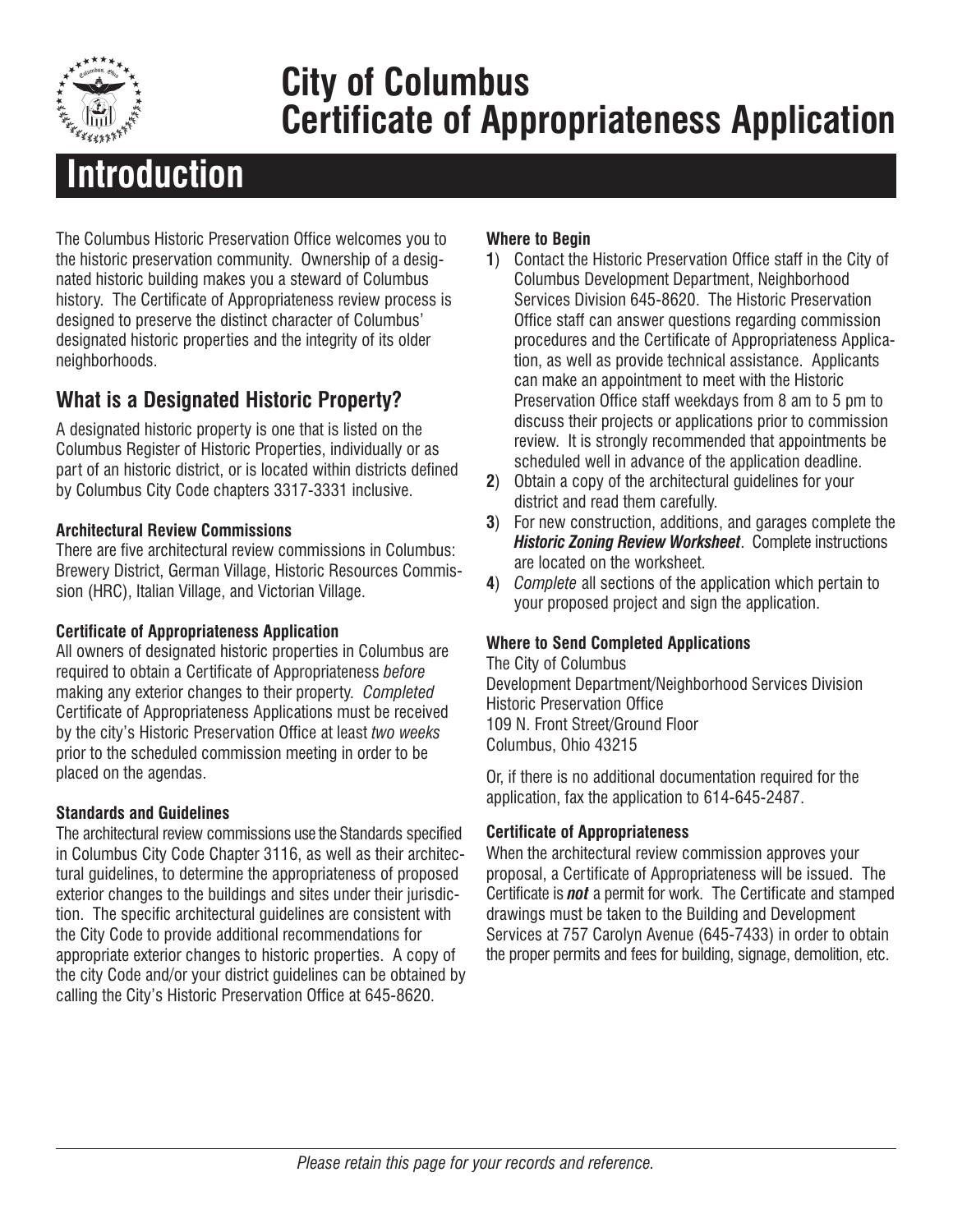

## **City of Columbus Certificate of Appropriateness Application**

| <b>FOR STAFF USE ONLY</b> | $\Box$ BDC                            |
|---------------------------|---------------------------------------|
| D R                       | $\Box$ GVC                            |
| APP #                     | $\Box$ HRC<br>$\Box$ VC<br>$\Box$ VVC |

|  | Applicant Information (please type or print legibly) |
|--|------------------------------------------------------|
|--|------------------------------------------------------|

| *If the applicant is not the owner, s/he should be authorized by the owner to commit to changes proposed by the commission. |                                           |  |  |  |  |  |
|-----------------------------------------------------------------------------------------------------------------------------|-------------------------------------------|--|--|--|--|--|
|                                                                                                                             | Day/Cell Phone/Pager ____________________ |  |  |  |  |  |
|                                                                                                                             |                                           |  |  |  |  |  |
|                                                                                                                             |                                           |  |  |  |  |  |
|                                                                                                                             | Day/Cell Phone/Pager                      |  |  |  |  |  |
|                                                                                                                             |                                           |  |  |  |  |  |
| Duale al Olasaile alian                                                                                                     |                                           |  |  |  |  |  |

### **Project Classifcation (check all boxes that apply to your project)**

 **Conceptual Review:** Discuss with the commission preliminary design ideas for a project. The commission will address the appropriateness of the proposal and provide helpful advice.

|                                | <b>New Construction:</b> Construction of a new building, additions or garages, sheds, etc. See attached Columbus City Code |  |  |  |
|--------------------------------|----------------------------------------------------------------------------------------------------------------------------|--|--|--|
| Standard 3116.12 for guidance. |                                                                                                                            |  |  |  |

|  | $\Box$ Exterior Building Alteration: Includes, but is not limited to, all exterior changes to an existing building, windows, doors, |  |  |  |
|--|-------------------------------------------------------------------------------------------------------------------------------------|--|--|--|
|  | roofing, etc. See Columbus City Code Standard 3116.11 for guidance.                                                                 |  |  |  |

- □ Landscaping: Removing or adding landscaping or landscape features (walks, patios, fencing, retaining walls, etc.) that will alter the appearance of the property. See Columbus City Code Standard 3116.13 for guidance.
- **Signage or Graphics:** Installation of a sign or graphic on a building, or on the site, or directly behind the window or on a window.
- **Variance or Zoning Change:** Complete this application, the Historic Zoning Review Worksheet and submit a stamped copy of the variance or rezoning application filed with the city's Building Services Division for the requested variances. Only when all applications have been received by the Historic Preservation Office staff, the application will be placed on the corresponding commission's agenda for review and formal recommendation.
- **Demolition:** Removal of any building feature(s) or the razing of any structure(s). For all demolitions, the applicant must include a written reason for the demolition, the proposed reuse of the site, evidence of funding and a time frame for project initiation. See Columbus City Code Standard 3116.14 for guidance.

**Lot Split**

**Other:** \_\_\_\_\_\_\_\_\_\_\_\_\_\_\_\_\_\_\_\_\_\_\_\_\_\_\_\_\_\_\_\_\_\_\_\_\_\_\_\_\_\_\_\_\_\_\_\_\_\_\_\_\_\_\_\_\_\_\_\_\_\_\_\_\_\_\_\_\_\_\_\_\_\_\_\_\_\_\_\_\_\_\_\_\_\_\_\_